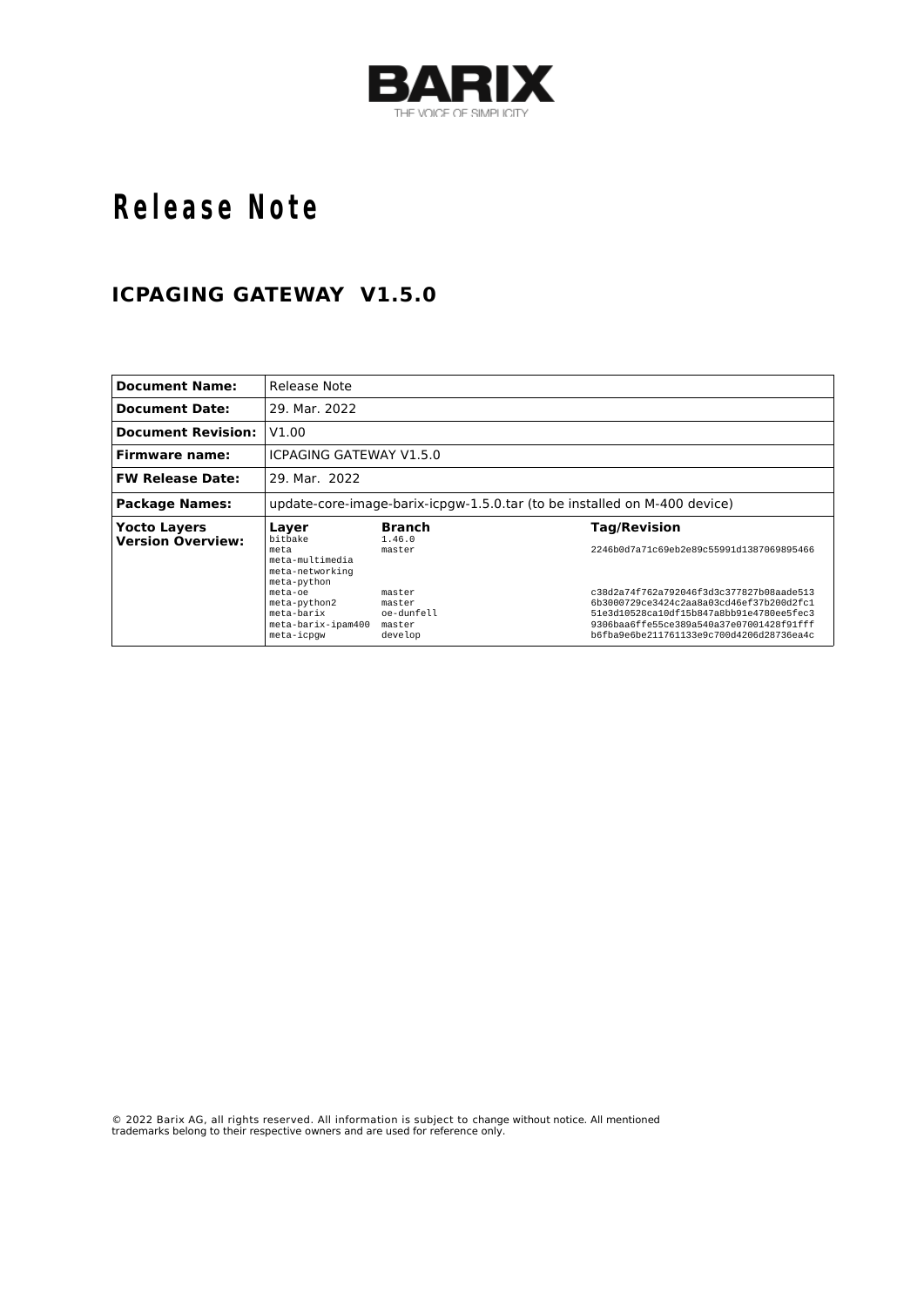This firmware is fully supported on the following Barix devices:

• M400

**NOTE:** While this FW can run on other IPAM\_400 base devices from Barix, its complete functionality may not be guaranteed.

# **2 Fixed Bugs**

The following bugs have been resolved compared to the previously released V1.3.2vbeta:

- Token was not correctly extracted from the request payload, causing sound quality issues
- When reading the audio content of the paged message, the last n bytes were lost
- Occupied ids list was not getting updated when deleting a group
- Paging button would block in a pressed state if clicked too fast multiple times

### **3 New Features and Improvements**

The following new features have been implemented compared to the previously released V1.3.2vbeta:

- Up to 9 local audio files can be uploaded and be paged
- There is a new button created for each new file
- Prevent from paging and playing a file at the same time
- Button debouncing to prevent accidental multiple touches
- Record message feature with preview added
- •

# **4 Useful Tips and Known Issues**

- 1. The recorded message preview does not work on browsers installed on Mac or iOS
- 2. After performing a firmware update, the groups, users and audio files are reset to their default values
- 3. The last 3 recorded messages are temporary stored in memory for debugging purposes and can be found in /mnt/data/prerecorded\_messages/processed with the \*.rec extension. Upon reboot of the app those files are overwritten
- 4. When streaming to a IPAC device v2.8.0, the receiving device would hang. This is not present on ipac v2.7.3